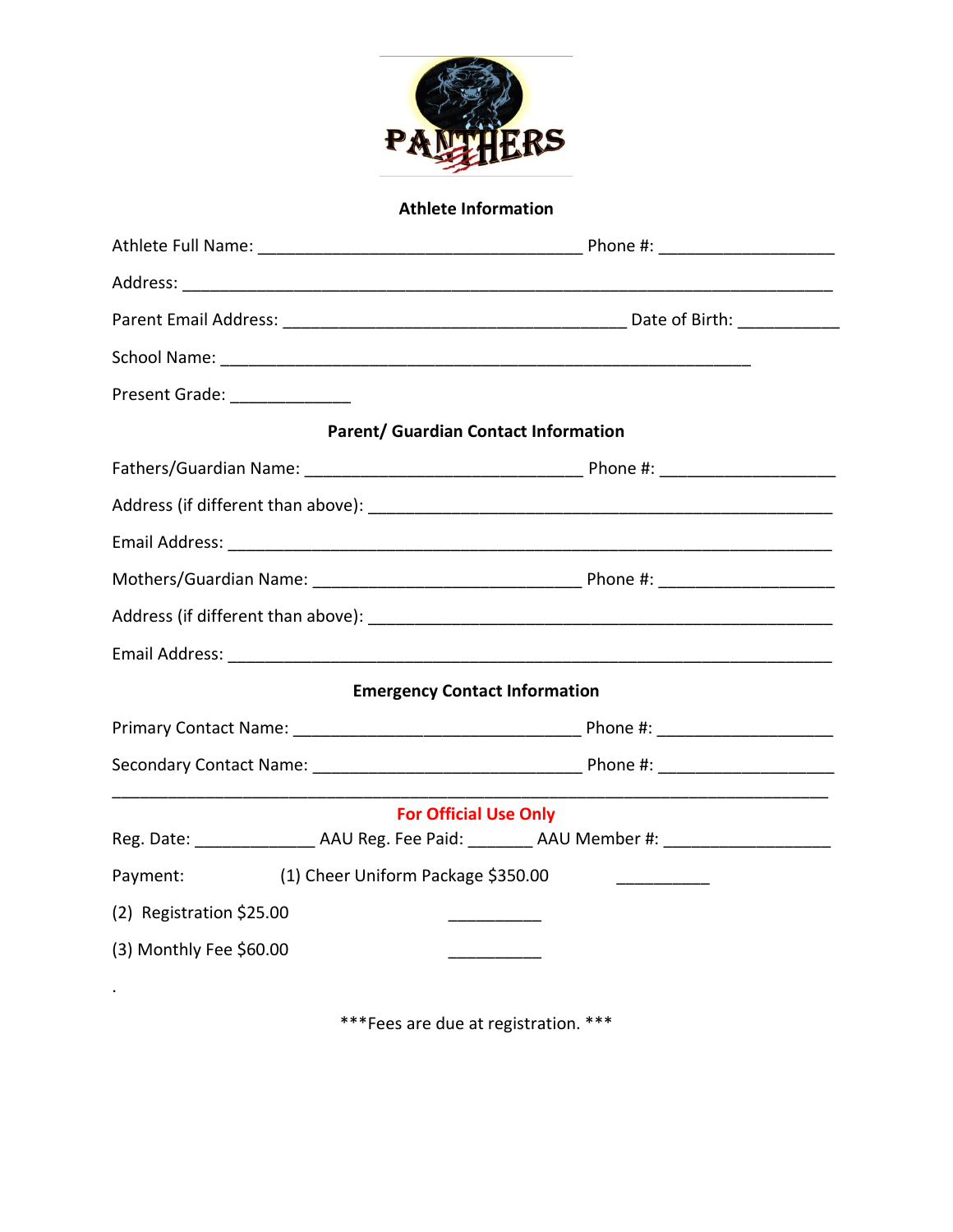

# **Athlete Order Form**

All Cheerleaders will receive:

- 2- Cheer Uniforms
- 2- Hair Bows
- 2- Pairs of Socks
- 2 Pairs of Shoes
- Practice Uniform
- Team Bag

Athlete Name: \_\_\_\_\_\_\_\_\_\_\_\_\_\_\_\_\_\_\_\_\_\_\_\_\_\_\_\_\_\_\_\_\_\_\_\_

### **For Official Use Only**

|             |                | Shirt Size        |           |  |
|-------------|----------------|-------------------|-----------|--|
| Youth:      |                | Adult:            |           |  |
|             | $\sf S$        |                   | $\sf S$   |  |
|             | M              |                   | M         |  |
|             | L              |                   | L         |  |
|             | XL             |                   | XL        |  |
|             |                | Pant Size         |           |  |
| Youth:      |                | Adult:            |           |  |
|             | $\sf S$        |                   | $\sf S$   |  |
|             | M              |                   | M         |  |
|             | L              |                   | L         |  |
|             | <b>XL</b>      |                   | XL        |  |
|             |                |                   |           |  |
|             |                | Practice Uniform  |           |  |
| Youth:      |                | Adult:            |           |  |
| $\mathsf S$ |                | S                 |           |  |
| M           |                | M                 |           |  |
| L           |                | L                 |           |  |
| XL          |                | XL                |           |  |
|             |                | Shoe Size         |           |  |
| Youth:      |                | Adult:            |           |  |
|             |                |                   |           |  |
| Dates       | Cheer Uniform: | Practice Uniform: | Bows:     |  |
| Received    | Team Bag:      | Shoes:            | Complete: |  |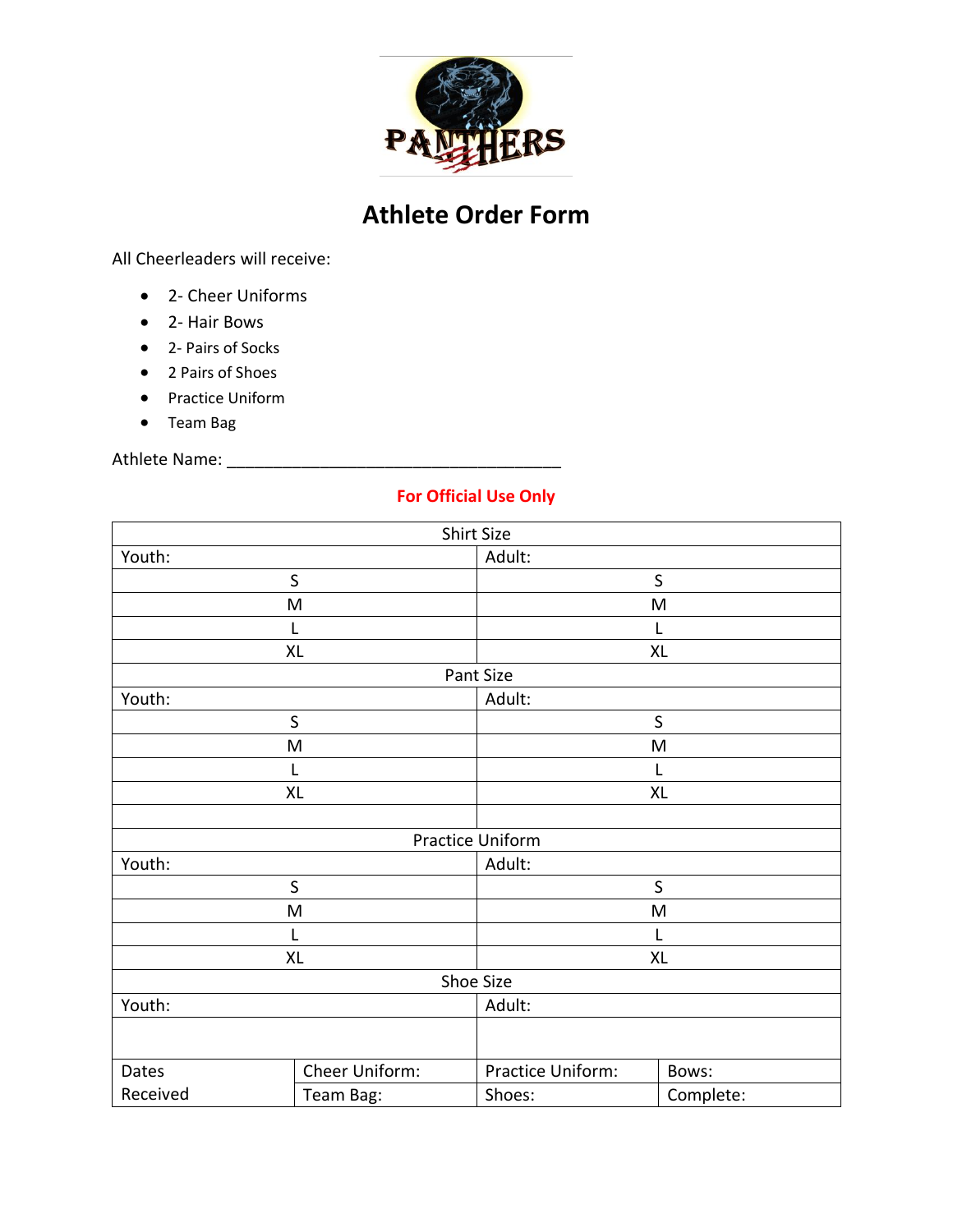

# **Athlete Medical Form/ Consent**

|                                                                                                                                                                                                                                                                                                                                                                                                                                             |               | Yes          | No      |
|---------------------------------------------------------------------------------------------------------------------------------------------------------------------------------------------------------------------------------------------------------------------------------------------------------------------------------------------------------------------------------------------------------------------------------------------|---------------|--------------|---------|
| Asthma                                                                                                                                                                                                                                                                                                                                                                                                                                      |               | $\mathsf{L}$ | $\perp$ |
| <b>Diabetes</b>                                                                                                                                                                                                                                                                                                                                                                                                                             |               | П            | П       |
| Seizure Disorder                                                                                                                                                                                                                                                                                                                                                                                                                            |               |              | $\perp$ |
| If yes Date of last seizure:                                                                                                                                                                                                                                                                                                                                                                                                                |               |              |         |
| Latex Allergy                                                                                                                                                                                                                                                                                                                                                                                                                               | $\Box$ $\Box$ |              |         |
| Allergic Reactions (plant, insect, food, medicine)                                                                                                                                                                                                                                                                                                                                                                                          |               | $\Box$       | □       |
|                                                                                                                                                                                                                                                                                                                                                                                                                                             |               |              |         |
|                                                                                                                                                                                                                                                                                                                                                                                                                                             |               |              |         |
| Recent exposure to contagious disease                                                                                                                                                                                                                                                                                                                                                                                                       |               | П            | $\Box$  |
| Disease: Safety Concerns/Sleepwalking/Fainting                                                                                                                                                                                                                                                                                                                                                                                              |               | П            | П       |
|                                                                                                                                                                                                                                                                                                                                                                                                                                             |               |              |         |
| <b>Special Dietary Needs</b>                                                                                                                                                                                                                                                                                                                                                                                                                |               | $\Box$       | $\Box$  |
|                                                                                                                                                                                                                                                                                                                                                                                                                                             |               |              |         |
| Other                                                                                                                                                                                                                                                                                                                                                                                                                                       |               | П            | П       |
| If yes, explain: $\sqrt{\frac{1}{2} \cdot \frac{1}{2} \cdot \frac{1}{2} \cdot \frac{1}{2} \cdot \frac{1}{2} \cdot \frac{1}{2} \cdot \frac{1}{2} \cdot \frac{1}{2} \cdot \frac{1}{2} \cdot \frac{1}{2} \cdot \frac{1}{2} \cdot \frac{1}{2} \cdot \frac{1}{2} \cdot \frac{1}{2} \cdot \frac{1}{2} \cdot \frac{1}{2} \cdot \frac{1}{2} \cdot \frac{1}{2} \cdot \frac{1}{2} \cdot \frac{1}{2} \cdot \frac{1}{2} \cdot \frac{1}{2} \cdot \frac{$ |               |              |         |
| Is student currently taking medication                                                                                                                                                                                                                                                                                                                                                                                                      |               | П            | $\Box$  |
| If yes, list medications needed for this activity:                                                                                                                                                                                                                                                                                                                                                                                          |               |              |         |
| Other information or direction from parent:                                                                                                                                                                                                                                                                                                                                                                                                 |               |              |         |
| I consent to First Aid during practice/ competition:<br>Athlete Name:                                                                                                                                                                                                                                                                                                                                                                       |               | П            | $\Box$  |
| <b>Parent Signature:</b><br>Date:                                                                                                                                                                                                                                                                                                                                                                                                           |               |              |         |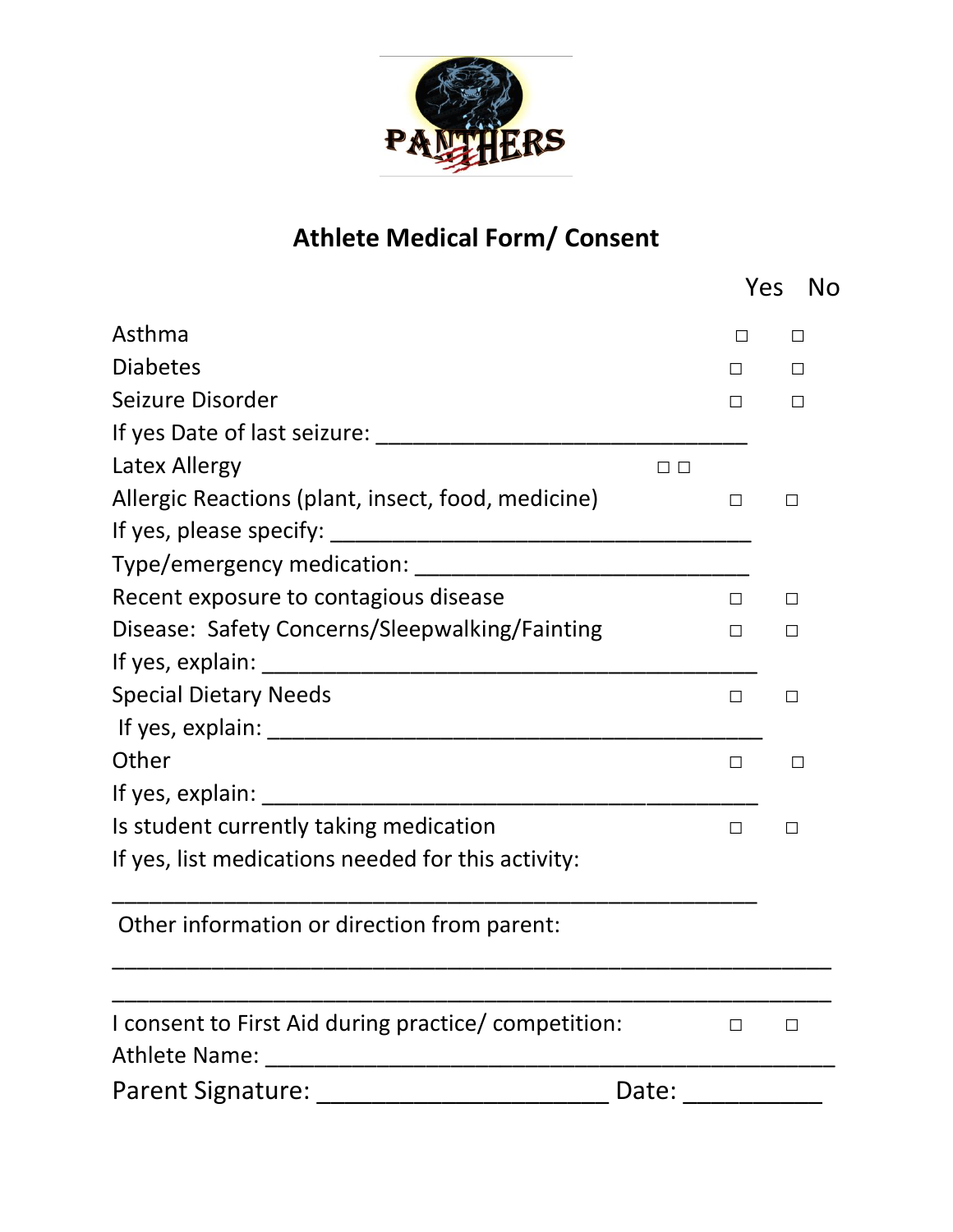

# **REGISTRATION POLICIES**

# **REFUND POLICY**

- All fees are based on a lump sum set cost determined by the program chosen. The program fee must be paid up front. The Monthly Fee is due on the 1<sup>st</sup> of each month, grace period is the  $5<sup>th</sup>$  of each month. Failure to pay by the  $5<sup>th</sup>$  will result in additional fees or cheerleader being placed on suspension until fees are paid.
- Fees include all cost, except food, travel, and lodging. If a player decides to leave the club prior to the end of the season, you must notify us in writing and will be responsible for the payment for the month you leave.
- If your child is placed on a team and decides not to join a team you must notify Southern Connection Org (SCO) one week prior to the registration deadline.
- *Fees paid to the Club are non-refundable after a player has accepted a position on a team or officially joined a specific program***.** *See below for refund exceptions.* Fees cannot be refunded because once a player commits to a program; the Club spends the majority of the team budget in the first few weeks to cover expenses, insurance, equipment purchases, tournament entries, and uniforms -all expenses that are non-refundable to the Club.
- There are no credits or refunds for players who are unable to attend tournaments or practices, regardless of prior notification.
- Refund exceptions may be granted due to a season ending injury as a direct result of participating in a sanctioned Club event, serious illness, or relocation out of the area. In this instance, a pro-rated refund may be granted with a written request, submitted to the SCO Administrator, accompanied by a physician's report, where applicable. The SCO Administrator must receive a signed statement from a physician that states the player cannot participate and the duration that they are unable to participate.
- Players who have participated in fundraising, those funds cannot be refunded, but will be allocated towards other programs.
- All refunds will be handled on a case-by-case basis and exceptions will be made when applicable.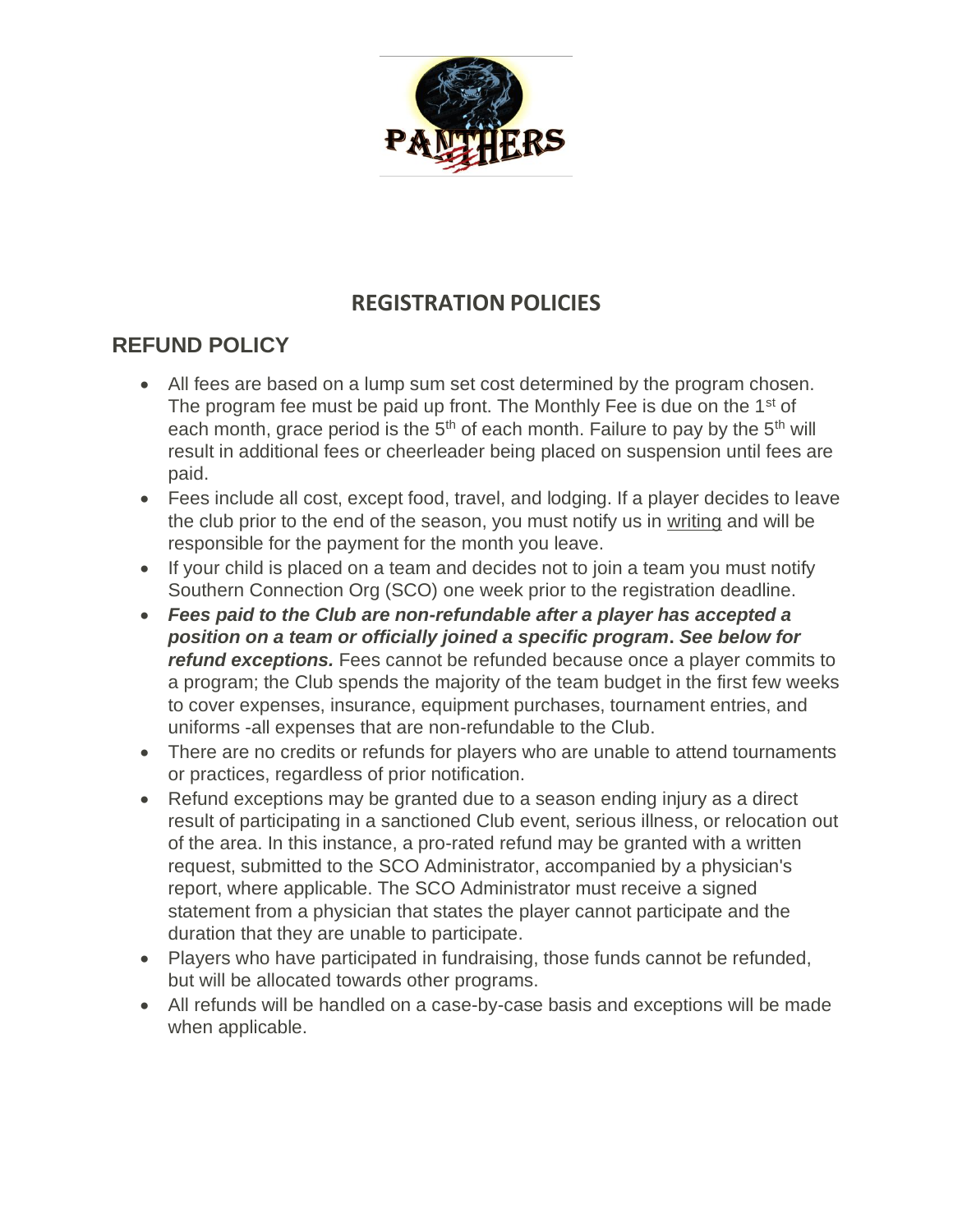

## **PRIVACY POLICY**

Southern Connection Org (SCO) only collects personal information when you request our services and only uses the information collected to provide those services for you. If you choose to make a purchase, you will be asked to provide contact information (such as your name and address) and financial information (such as your credit card number and expiration date). This information is used for billing purposes and to process your order. SCO handles all of this data with the utmost confidentiality.

# **THIRD PARTIES**

Any personal information provided will not be traded, rented, sold or otherwise shared with anyone outside of SCO, Sports You or used for reasons beyond those contemplated in this statement. From time to time, we may engage third parties to process your information on our behalf; however, none of affiliates (such as our credit card company) have permission to retain, share, store or use personal information for any reason other than providing the requested service.

### **SECURITY**

To prevent unauthorized access, disclosure and improper use of your information, we have established appropriate physical, electronic, and managerial safeguards to protect the information we collect in accordance with our privacy policy.

Your payment and personal information is always safe. Our Secure Sockets Layer (SSL) software is the industry standard and among the best software available today for secure commerce transactions. It encrypts all of your personal information, including credit card number, name, and address, so that it cannot be read over the internet." (etc.)

Furthermore, your credit card number, expiration date and CSV code is never stored in our systems, Unless for the processing of monthly charges.

Our systems are routinely scanned by a third-party provider for security vulnerabilities in compliance with the policies of VISA / MASTERCARD.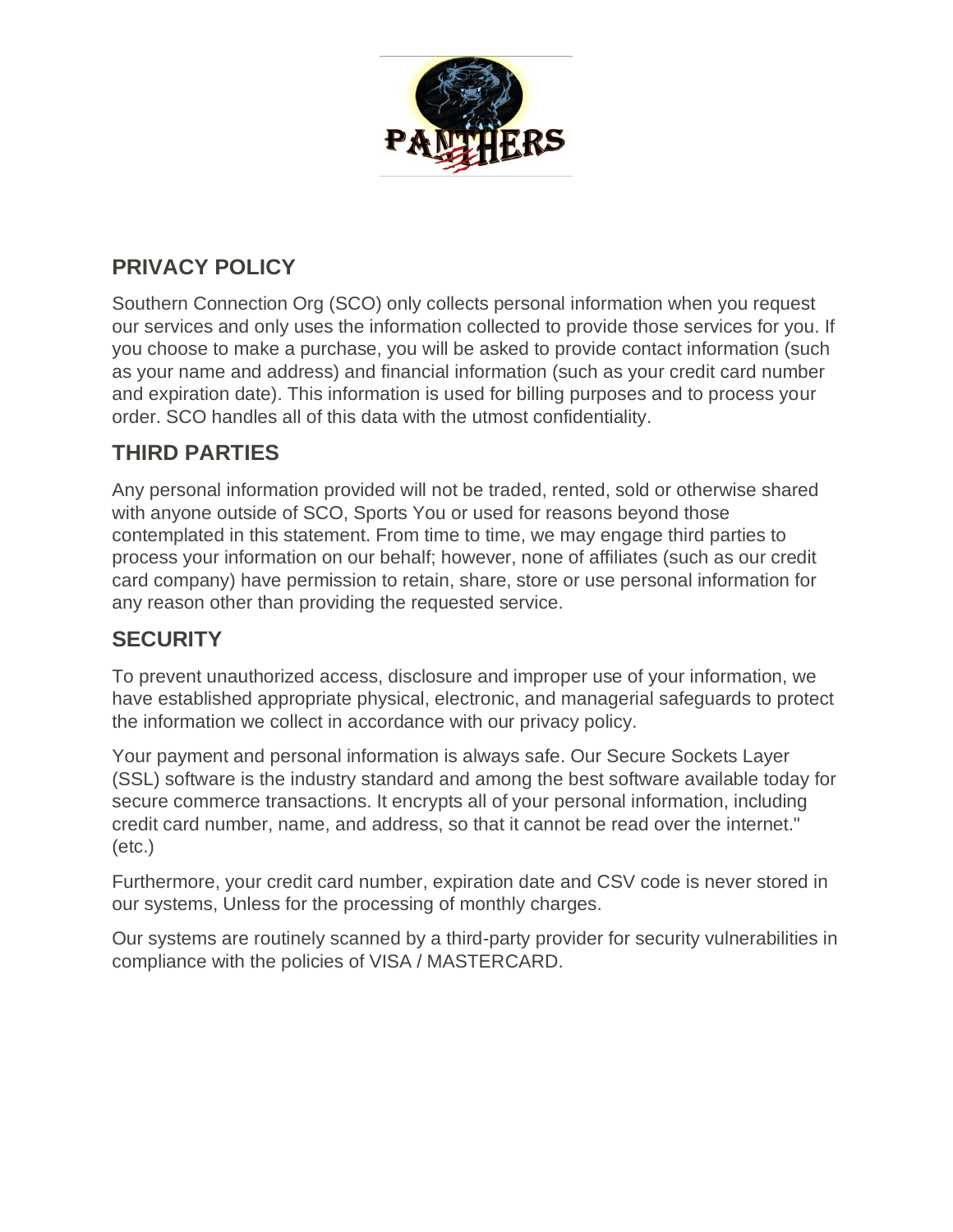

### **AGREEMENT BETWEEN USER AND** Southern Connection Org

The network of Southern Connection Org operated by Southern Connection Org or its affiliates or subsidiaries, is comprised of various Web sites and Web pages. The Southern Connection Org website and social communication networks/links are offered to you conditioned on your acceptance without modification of the terms, conditions, and notices contained herein. Your use of the Southern Connection Org Web Site constitutes your agreement to all such terms, conditions, and notices. Your use of a particular Southern Connection Org website included within the Southern Connection Org Web Sites network may also be subject to additional terms outlined elsewhere on that website (the "Additional Terms"). Additionally, the Southern Connection Org Web Site may themselves contain additional terms that govern particular features or offers (for example, links or chat areas). In the event that any of the terms, conditions, and notices contained herein conflict with the Additional Terms or other terms and guidelines contained within any particular Southern Connection Org website, then these terms shall control.

### **PLEASE READ THE FOLLOWING TERMS OF USE AND DISCLAIMERS CAREFULLY BEFORE USING THIS WEB SITE** (this "Site").

By accessing or using southernconnection.org, sports you, Facebook, and other social media platforms, you agree to these terms of use, conditions, and all applicable laws. If you do not agree to these terms, you may not use these sites or platforms.

**MODIFICATION OF THESE TERMS OF USE** Southern Connection Org reserves the right to change the terms, conditions, and notices under which the Southern Connection Org Web Site offer, including but not limited to the charges associated with the use of the SOUTHERN CONNECTON ORG Web Site. You are responsible for regularly reviewing these terms and conditions.

**USE OF SITE, PERSONAL AND NON-COMMERCIAL USE LIMITATION** Unless otherwise specified; the SOUTHERN CONNECTON ORG Web Site, affiliated communication and social media are for your personal and non-commercial use. You may not modify copy, distribute, transmit, display, perform, reproduce, publish, license, create derivative works from, transfer, or sell any information, software, products or services obtained from the SOUTHERN CONNECTON ORG Web Site and affiliates. You are prohibited to display, subject to any expressly stated restrictions or limitations relating to specific material, electronically copy, download and print hard copy portions of the material from the different areas of the Site solely for your own non-commercial use, or to place an order with SOUTHERN CONNECTON ORG or to purchase SOUTHERN CONNECTON ORG products. Any other use of materials on this Site, including but not limited to the modification, reproduction, distribution, republication, display or transmission of the content of this Site, without prior written permission of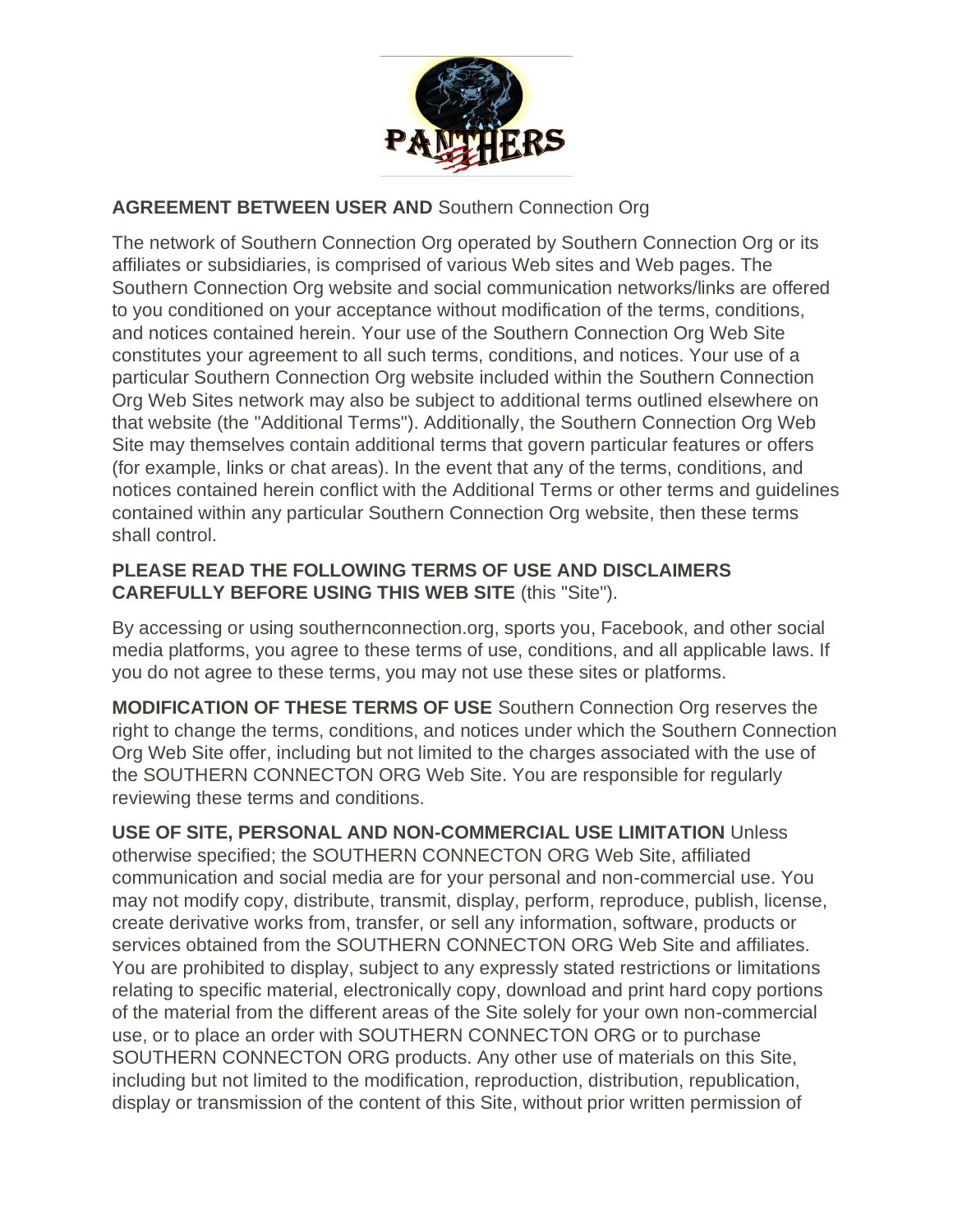

SOUTHERN CONNECTON ORG is strictly prohibited. Harassment in any manner or form on the Site or any of the SOUTHERN CONNECTON ORG Websites, including via e-mail and chat or by obscene or abusive language is strictly forbidden. Impersonation of others, including a SOUTHERN CONNECTON ORG employee, host, or representative or other members or visitors on the Site is prohibited. You may not upload to, distribute, or otherwise publish through the Site any content which is libelous, defamatory, obscene, threatening, invasive of privacy or publicity rights, abusive, illegal, or otherwise objectionable, or which may constitute or encourage a criminal offense, violate the rights of any party or otherwise give rise to liability or violate any law. You may not upload commercial content on the Site or use the Site to solicit others to join or become members of any other commercial online service or other organization.

### **COPYRIGHTS AND TRADEMARKS**

The entire content included in this Site, including but not limited to text, design, graphics, interfaces, or code and the selection and arrangements thereof is copyrighted as a collective work under the United States and other copyright laws, and is the property of SOUTHERN CONNECTON ORG. The collective work includes works that are licensed to SOUTHERN CONNECTON ORG. Copyright 2000-Present. ALL RIGHTS RESERVED. All trademarks, service marks, and trade names (collectively the "Marks") are trademarks or registered trademarks of and are proprietary to SOUTHERN CONNECTON ORG, or other respective owners that have granted.

### [CONTACT US WITH QUESTIONS](http://www.upwardstarsrichmond.org/about/contact-us)

Call us at 912-226-4799 and leave a message if you have any questions.

For Billing Inquires please mail to:101 Blue Moon Xing, Ste 3 Box 112, Pooler, Ga 31322 Email: [southernconnectionorg@gmail.com.](mailto:southernconnectionorg@gmail.com)

# **Parental Waiver, Release and Consent Form**